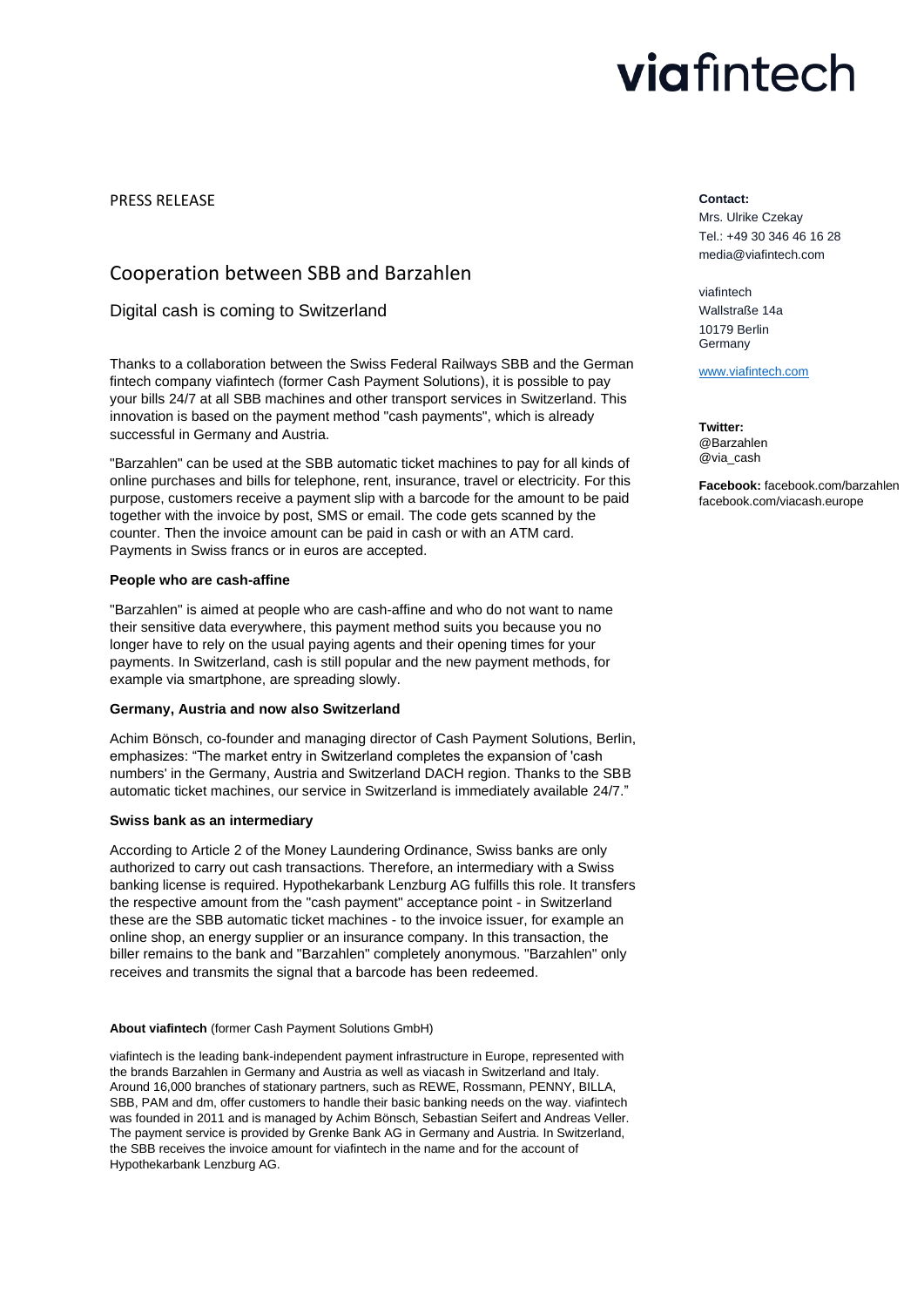# viafintech

PRESSEMITTEILUNG

# Zusammenarbeit der SBB mit Barzahlen

Digitales Bargeld kommt in die Schweiz

Dank einer Zusammenarbeit der Schweizerischen Bundesbahnen SBB mit dem deutschen Fintech-Unternehmen Cash Payment Solutions wird es möglich, seine Rechnungen an allen SBB Automaten und anderen Transportunternehmen in der Schweiz rund um die Uhr zu bezahlen. Diese Innovation beruht auf der Zahlungsart "Barzahlen", die in Deutschland und in Österreich bereits erfolgreich ist.

"Barzahlen" kann an den SBB Billettautomaten zur Zahlung von Online-Einkäufen und Rechnungen aller Art für Telefon, Miete, Versicherungen, Reisen oder Strom genutzt werden. Dafür erhalten Kundinnen und Kunden zusammen mit der jeweiligen Rechnung per Post, SMS oder E-Mail einen Einzahlungsschein mit einem Barcode sowie der zu begleichenden Summe. Der Code wird am Automaten gescannt. Dann kann der Rechnungsbetrag in bar oder auch mit der Bankomatkarte einbezahlt werden. Akzeptiert werden Zahlungen in Schweizerfranken oder in Euro.

# **Menschen, die dem Bargeld zugeneigt sind**

"Barzahlen" richtet sich an Menschen, die dem Bargeld zugeneigt sind und die ihre sensiblen Daten nicht überall freigeben wollen. Ihnen kommt diese Zahlungsart entgegen, weil sie für ihre Zahlungen nicht mehr auf die üblichen Zahlstellen und deren Öffnungszeiten angewiesen sind. In der Schweiz ist Bargeld nach wie vor beliebt und die neuen Zahlungsarten beispielsweise über das Smartphone breiten sich nur schleppend aus.

## **Deutschland, Österreich und jetzt auch die Schweiz**

Achim Bönsch, Mitgründer und Geschäftsführer von Cash Payment Solutions, Berlin, unterstreicht: "Der Markteintritt in der Schweiz vollendet die Expansion von 'Barzahlen' in der Region Deutschland, Österreich, Schweiz DACH. Dank der SBB Billettautomaten ist unsere Dienstleistung in der Schweiz auf Anhieb rund um die Uhr verfügbar."

## **Schweizer Bank als Zwischenglied**

"Barzahlen" ist in der Schweiz gemäss Artikel 2 der Geldwäschereiverordnung nur zu Kassageschäften befugt. Deshalb braucht es ein Zwischenglied mit der Schweizer Banklizenz. Diese Rolle erfüllt die Hypothekarbank Lenzburg AG. Sie transferiert den jeweiligen Betrag von der "Barzahlen"-Akzeptanzstelle-das sind in der Schweiz die SBB Billettautomaten-zum Rechnungsaussteller, beispielsweise einem Onlineshop, einem Energieversorger oder einer Versicherung. Bei dieser Transaktion bleibt der Rechnungszahlende gegenüber der Bank und "Barzahlen" vollkommen anonym. "Barzahlen" erhält und übermittelt jeweils nur das Signal, dass ein Barcode eingelöst wurde.

## **Über viafintech** (vormals Cash Payment Solutions GmbH)

viafintech repräsentiert mit Barzahlen in Deutschland und Österreich sowie viacash in der Schweiz und Italien die führende bankenunabhängige Zahlungsinfrastruktur in Europa. Rund 16.000 Filialen von stationären Partnern, wie z.B. REWE, Rossmann, PENNY, BILLA, SBB, PAM und dm drogerie Markt, stehen Kunden zur Abwicklung ihrer grundlegenden Banking-Bedürfnisse zur Verfügung. Über 600 Unternehmen aus verschiedenen Branchen setzen

#### **Contact:**

Mrs. Ulrike Czekay Tel.: +49 30 346 46 16 28 media@viafintech.com

viafintech Wallstraße 14a 10179 Berlin Germany

[www.viafintech.com](http://www.viafintech.com/)

**Twitter:** @Barzahlen @via\_cash

**Facebook:** facebook.com/barzahlen facebook.com/viacash.europe